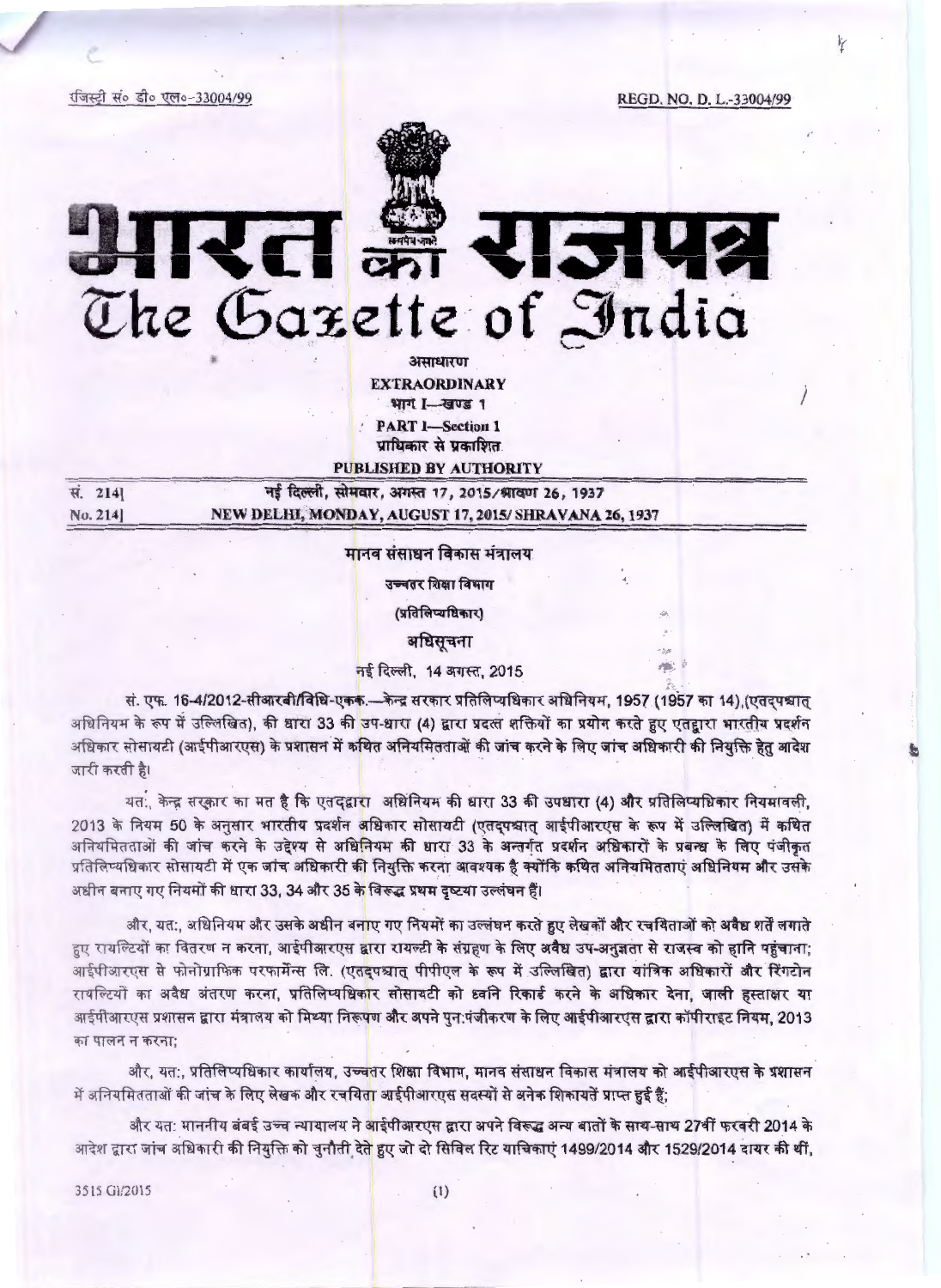# 2 THE GAZETTE OF INDIA : EXTRAORDINARY [PART I-SEC. 1]

S

~ ~ flcq fU141 <sup>~</sup>*@.T* ~ ~ ITT1 fcf. ~ ifi1" mp[ *Ql1* ~ ifi1" ~ *f17fi·fit "!TTeff* #" »rmr <sup>m</sup>~ J1V1r <sup>~</sup>*TTCT* ~ if> ~ 1f 2/<ff ~ 2014 if> ~T ifi1" ~ cf7" t *fit* ~ *afk' f.ppff-* if> *lfi!W" \3R'f E/rt/"* if> दृष्टया मत बनाने के सम्बन्ध में 27वीं फरवरी, 2014 के आदेश को चुनौती दी है कि अधिनियम और नियमों के कथित उल्लंघनों के<br>विरूद्ध प्रार्थी सोसायटी के विरूद्ध जांच करनी आवश्यक है, को स्वीकार नहीं करते। भारत सरकार को मामले में अभ है। अत: हमारा विचार है कि याचिकाएं अपरिपक्व हैं और इस आधार पर खारिज करने योग्य हैं"।

2. अत:, अब केन्द्र सरकार एत्**द्वारा डॉ. वाई.पी.सी. डांगे, सेवा-निवृत्त** संयुक्त सचिव और विधि सलाहकार, विधि कार्य विभाग, विधि और न्याय गंत्रालय, भारत रारकार को आईपीआरएस के प्रशासन में कथित अनियमितताओं की जांच करने के लिए अधिनियम की 2. अत:, अब केन्द्र सरकार एत्**ट्वारा डॉ. <mark>व</mark>ाई.पी.सी. डांगे, सेवा-निवृत्त संयुक्त सचिव और विधि सला**हकार, विधि कार्य विभाग,<br>विधि और न्याय गंत्रालय, भारत सरकार को आईपीआरएस के प्रशासन में कथित अनियमितताओं की जांच करने विधि और न्याय गंत्रालय, भारत सरकार को आईपीआरएस के प्रशासन में कथित अनियमितताओं की जांच करने के लिए अधिनियम की<br>धारा 33 की उप-धारा (4) और प्रतिलिप्यधिकार नियमावली, 2013 के नियम 50 द्वारा प्रदत्त शक्तियों का प्रयोग करते हुए अधिकारी नियुक्त करती है। प्रतिलिप्यधिकार नि<mark>यमावली, 2013 के नियम 51 के उप-नियम (2) के अन्तर्गत जांच अधिकारी जांच में</mark><br>सहायता करने के लिए एक लेखा परामर्शदाता औ<mark>र</mark> एक विधिक सहायक भी रख सकता है।<br>3. जांच के विचारार्थ

जांच के विचारार्थ विषय इस प्रकार होंगे:

(i) लेखकों और रचनाकारों को अधिनियम और तद्धीन बनाए गए नियमों के उल्लंघन में <mark>अवैध शर्तें लगाते हुए रायल्टियों का गैर-</mark><br>वितरण, आईपीआरएस प्रशासन द्वारा यांत्रिक अधिकारों <mark>और रिंगटोन रायल्टियों का फोनोग्राफिक परफार्मेन</mark> वितरण, आईपीआरएस प्रशासन द्वारा यांत्रिक अधिकारों और रिंगटोन रायल्टियों <mark>का फोनोग्राफिक परफार्मेन्स लि. को अवैध अंतरण,</mark><br>ध्वनि रिकार्डिंग अधिकारों का कॉपीराइट सोसायटी द्वारा प्रबन्ध; जाली हस्ताक्षर या आईपीआरएस द्वारा मंत्रा (i) लेखकों और रचनाकारों को अधिनियम <mark>और तद्धीन बनाए गए नियमों के उल्लंघन में अवैध शर्तें लगाते हू</mark><br>वितरण, आईपीआरएस प्रशासन द्वारा यांत्रिक अ<mark>धिकारों और रिंगटोन रायल्टियों का फोनोग्राफिक परफार्मेन्स किंग</mark><br>ध्वनि रिकार्डि

जांच अधिकारी के साथ जांच आरम्भ होने के 15 दिनों के भीतर आईवीआरएस की ओर से असहयोग करने की दंशा में आईपीआरएस के पंजीकरण के मामले में केन्द्र सरकार को समुचित कार्रवाई सुझाना तथा यह भी कि क्या जांच की अवधि के लिए आईपीआरएस में प्रशासक की नियुक्ति की जानी है;

(iii) अाईपीआरएस के प्रशासन में सुधार के उपाय सुझाना :

...<sub>.</sub><br>(iv) ऐसा सुझाव देना कि क्या फोनोग्राफिक प<mark>रफार्मेन्स लि. के विरूद्ध भी जो प्रतिलिप्यधिकार अधिनियम की धारा 33 के अन्तर्गत</mark> (iv) ऐसा सुझाव देना कि क्या फोनोग्राफिक परफार्मेन्स लि. के विरूद्ध भी जो प्रतिलिप्यधिकार अधिनियम की धारा 33 के अन्तर्गत<br>पंजीकृत एक प्रतिलिप्यधिकार सोसायटी है, आईपीआरएस के प्रशासन की अनियमितताओं में उसकी कथित भूमिका क पड़ेगी;

(v) साथ ही ऐसी सिफारिश करते हुए जांच अधिकारी को माननीय दिल्ली उच्च न्यायालय द्वारा सिविल रिट याचिका सं. (v) साथ हा एसा ासफाारेश करते हुए जाच आधकारी को माननीय दिल्ली उच्च न्यायालय द्वारा सिविल रिट याचिका से.<br> 5829/2013 (पीपीएल बनाम एमएचआरडी और <mark>अन्य) में पारित आदेश दिनौंक 13वीं सितम्बर, 2013 के पहलुओं की जांच करनी</mark> पड़ेगी जिसके द्वारा याचिकाकर्ता (पी.पी.एल) को निदेशित किया गया था कि "इस बीच प्रार्थी को विशेष अधिकारी प्रतिलिप्यधिकार, ़<br>5829/2013 (पीपीएल बनाम एमएचआरडी और <mark>अन्य) में पारित आदेश दिनाँक 13वीं सितम्बर, 2013 के पहलुओं की जांच करनी</mark><br>पड़ेगी जिसके द्वारा याचिकाकर्ता (पी.पी.एल) को निदेशित किया गया था कि "इस बीच प्रार्थी को विशेष अधिकारी प्रतिलिप 2013 (पीपीएल बनाम एमएचआरडी और <mark>अन्य) में पारित आदेश दिनौंक 13वीं सितम्बर, 2013 के पहलुओं की जांच करनी</mark><br>जिसके द्वारा याचिकाकर्ता (पी.पी.एल) को <mark>निदेशित किया गया था कि "इस बीच प्रार्थी को विशेष अधिकारी प्रतिलिप्यधिकार,</mark>  $31.05.2013$  के दो ज्ञापनों के अनुसरण में कार्रवाइयों में भाग लेने की आवश्यकता नहीं है"।

4. जांच के चलते जांच अधिकारी को जांच आयोग अधिनियम, 1952 की धारा 4 और 5 के अन्तर्गत शक्तियां व अतिरिक्त शक्तियां प्राप्त होंगी और सिविल प्रक्रिया संहिता 1908 के अन्तर्गत मुकदमे की सुनवाई करते हुए, उसके पास एक सिविल न्यायालय की शक्तियां<br>होंगी।

5. जांच के चलते हुए जांच अधिकारी और उसके दल के सदस्य जांच अधिनियम, 1952 की धारा 9 के अन्तर्गत संरक्षित रहेंगे और इस जांच की पैरवी करते हुए सदाशयता से किसी भी सम्बन्ध में उनके विरूद्ध कोई मुकदमा या अन्य कानूनी कार्यवाही नहीं की जाएगी।

6. लेखा सलाहकार और विधिक सहायक सहित जांच अधिकारी की नियुक्ति के विचारार्थ विषय प्रयोजन के लिए अलग से जारी संस्वीकृत आदेश के अनुसार होंगे।

7. जांच अधिकारी अपनी रिपोर्ट यथासंभव यथाशीघ्र केन्द्र सरकार को प्रस्तुत करेगा लेकिन प्रथम बैठक की तारीख से तीन माह बाद नहीं। तथापि, यदि केन्द्र सरकार द्वारा आवश्यक समझा जाए तो उपर्युक्त तीन माह की अवधि प्रतिलिप्यधिकार नियम, 2013 के नियम 51 उप-नियम (3) के अनुसार आगे बढ़ायी जा सकती है।

8. जांच अधिकारी, आवश्यक समझे जाने पर, उक्त तारीख से पूर्व उपर्युक्त पैरा 2 में उल्लिखित किसी मामले पर केन्द्र सरकार को अंतरिम रिपोर्ट दे सकता है।

9. जांच अधिकारी का मुख्यालय नई दिल्ली में होगा। तथापि आवश्यक समझे जाने पर जांच अधिकारी और उसका दल जांच के अनुसरण में देश के भीतर किसी स्थान का दौरा कर सकेगा।

10. यह अधिसूचना क्रमश: 27 फरवरी, 2014 और 18 जून, 2014 के पूर्व प्रशासनिक आदेशों के अधिक्रमण में जारी की जाती है। एस. पी. गोयल, संयुक्त सचिव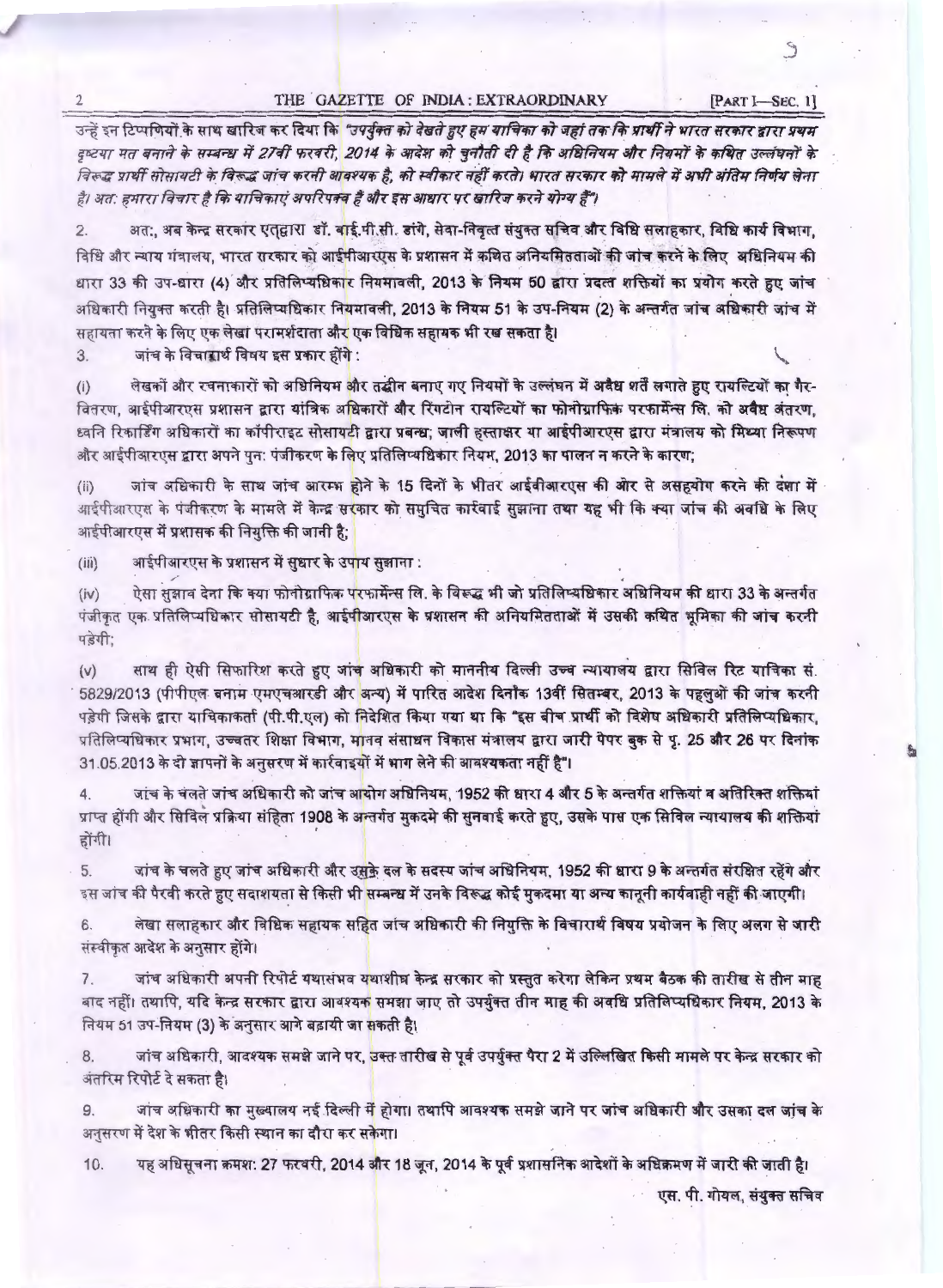$[$  भाग  $]-$ खण्ड 1

#### भारत का राजपत्र : असाधारण

### MINISTRY OF HUMAN RESOURCE DEVELOPMENT

#### . (Department of Higher Education)

# (COPYRlGHT DIVISION)

## **NOTIFICATION**

#### New Delhi, the 14th August, 2015

No. F. 16-4/2012-CRB/Leg.Unit.—In exercise of the powers conferred under clause 4 of section 33 of the Copyright Act, 1957 (14 of 1957), (hereinafter referred to as the Act), the Central Government hereby issues an order of appointment of Inquiry Officer to inquire into alleged irregularities in administration of the Indian Performing Rights Society (IPRS):

Whereas the Central Government is of the opinion that it is necessary to appoint an Inquiry Officer under clause (4) of section 33 of the Act and rule 50 of the Copyright Rules, 2013 for the purpose of making an enquiry into alleged irregularities in the Indian Performing Right Society (herein after referred to as the IPRS), a Copyright Society to manage performing rights registered under section 33 of the Act, as the alleged irregularities are *prima facie* violations against the section 33, 34 and 35 of the Act and the Rules framed thereunder;

And, whereas, non-distribution of royalties to authors and composers by imposing illegal conditions in violation of the Act and the rules framed thereunder; illegal sub-licensing of collection of royalties by IPRS by causing loss of revenue; illegal transfer of mechanical rights and ringtones royalties by IPRS to Phonographic Performance Limited (herein after referred to as the PPL), a copyright-society to manage sound recording rights; forgery of signatures or misrepresentation by IPRS administration to the Ministry and reasons for non-compliance of the Copyright Rules, 2013 by IPRS for its re-registration;

And, whereas, the Copyright Office, Department of Higher Education, Ministry of Human Resource Development has received many complaints from author and composer members of IPRS to inquire into irregularities in the administration of IPRS;

And, whereas, Hon'ble Bombay High Court has dismissed two Civil Writ Petitions 1499/2014 and 1529/2014 filed by the IPRS challenging, *inter alia*, the order dated 27<sup>th</sup> February, 2014 appointing an Inquiry Officer against it, with observations "In view of the above, we are not inclined to entertain the petitions in so far as the petitioner has *challenged the order dated 27<sup>th</sup> February, 2014 regarding formation of prima facie opinion by the Government of India that, it is necessary to conduct an enquiry against the petitioner society in respect of the alleged violations of the Act and* the rules. The Government of India is yet to take a final decision in the matter. We are, therefore, of the view that the *petitions are premature and liable to be dismissed on this ground".* 

2. Now, therefore, in exercise of the powers conferred by sub-section (4) of section 33 of the Act and rule 50 of the Copyright Rules, 2013, the Central Government hereby appoints DR. Y.P.C. Dangey, a retired Joint Secretary and Legal Advisor, Department of Legal Affairs, Ministry of Law and Justice, Government of India as an Inquiry Officer to inquire into the alleged irregularities in administration of IPRS. Under sub-rule (2) of rule 51 of the Copyright Rules, 20 13, the Inquiry Officer may engage an Account Consultant and may also engage a Legal Assistant to assist him in the enquiry.

3. The terms of reference of the enquiry are as follows:-

(i) to inquire into non-distribution of royalties to authors and composers by imposing illegal conditions in violation of the Act and the rules framed thereunder, illegal transfer of mechanical rights and ringtones royalties by IPRS to Phonographic Performance Limited, a copyright society to manage sound recording rights; forgery of signatures or misrepresentation by IPRS administration to the Ministry and reasons for non-compliance of the Copyright Rules, 2013 by IPRS for its re-registration;

in case of non-co-operation from IPRS with the Inquiry Officer, within 15 days of commencement of the enquiry to suggest to the Central Government appropriate course of action regarding the issue of registration of IPRS and also to suggest as to whether an administrator has to be appointed in lPRS during the period of enquiry;

(iii) to suggest measures to improve the administration of IPRS;

(iv) to suggest as to whether an inquiry has to be constituted against the Phonographic Performance Limited, a Copyright Society registered under section 33 of the Act, also for its alleged role in irregularities in administration of 1PRS;

(v) However, while making such recommendation, the Inquiry Officer has to examine the aspect of an order dated  $13<sup>th</sup>$  September, 2013 passed by Hon'ble Delhi High Court in WPC No. 5829/2013 (PPL vs MHRD and others) directing the petitioner (PPL) *" in the meanwhile, the petitioner need not participate in the proceedings pursuant to two Memorandums dated 31.05.2013 at pages 25 and 26 of the paper book issued by the Special Officer, Copyright in the Copyright Division of the Department of Higher Education, Ministry of Human Resource Development;* 

3